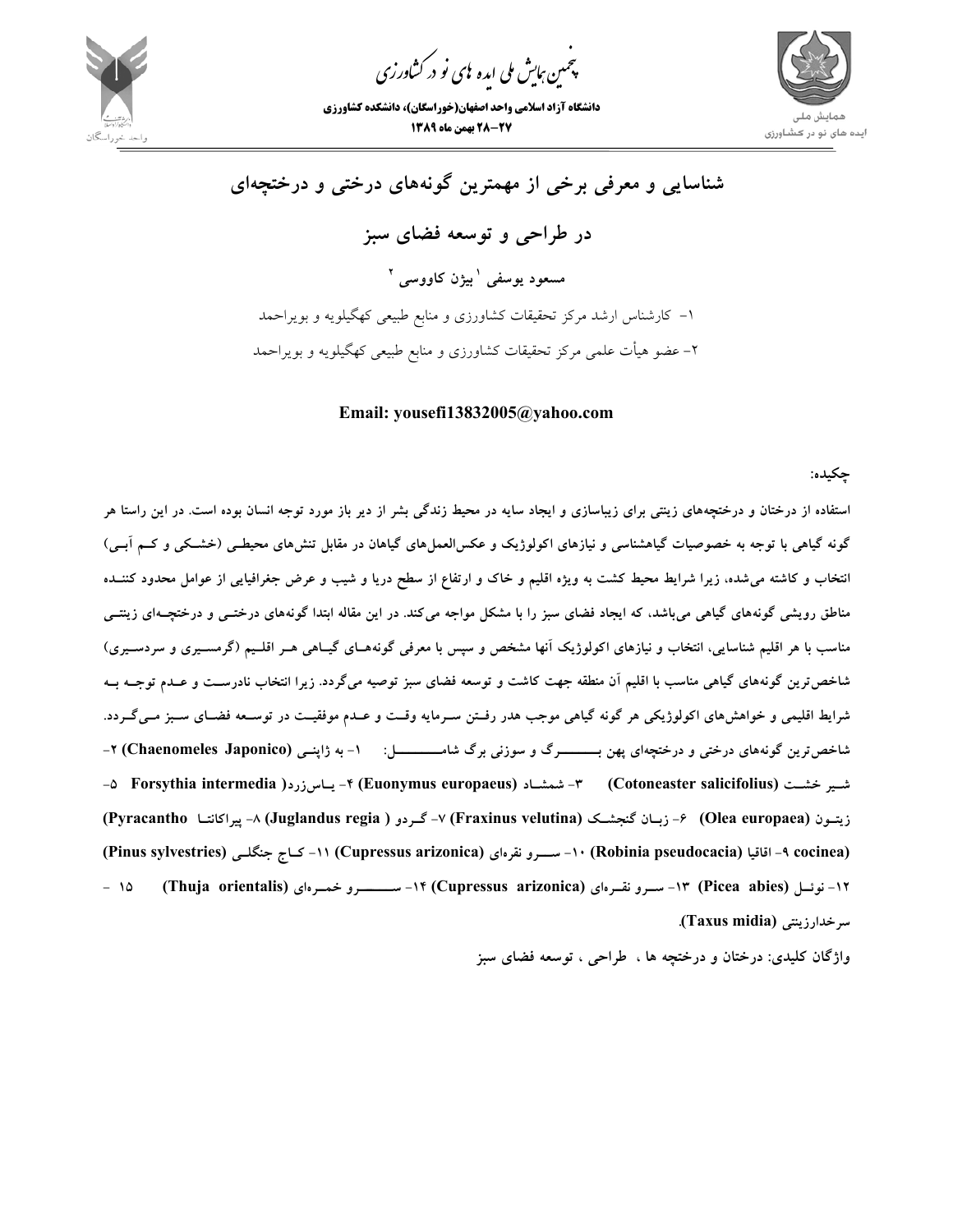

مین ہایش ملی ایده <sup>ب</sup>ای نو در کشاورزی ൕह ،<br>پې

**دانشگاه آزاد اسلامي واحد اصفهان(خوراسگان)، دانشكده كشاورزي 28-27 بهمن ماه 1389**



#### **مقدمه**

گياهان بعنوان مهمترين پديده خلقت داراي خواص و ويژگيهاي منحصر به فردي هستند كه نقش حياتي در آفرينش ساير پديدههـاي جانـدار داشتهاند. بطوريكه بدون وجود گياهان ادامه حيات ساير موجودات ممكن و ميسر نبوده است. استفاده از گياهان در ايجاد مناظر سرسبز و تنوع محيط يكي از شاخصترين هنر بشر در بكارگيري گياهان زينتي و ايجاد محيطي دلپذير جهت تعديل حالات روحي و زندگي ماشيني امـروزه ميباشد. بعنوان مثال ايجاد باغهاي معلق بابل يكي از شگفتيهاي هنر بشر در زيباسازي محيط اطراف خود بوده است. در ايـن زمينـه گياهـان زينتي بويژه گلها و درختچهها به لحاظ زيبايي و متفاوت بودن فرم رويشي، طول دوره گلدهي و تغيير رنگ شاخهها و برگها و تنوع گـل در فصول مختلف از اهميت ويژهاي در طراحي فضاي سبز برخوردار ميباشند. در اين مقاله سعي بر اين است تا با معرفي و شناسايي درختـان و درختچههاي زينتي شاهد استفاده از آنها در فضاي پاركها و ميادين بر اساس خواهشهاي اكولوژيكي و شرايط آب و هوايي منطقه باشيم.

### **روش كار**

ابتدا شرايط اقليمي بويژه درجه حرارت و نوع خاك بررسي، سپس بر اساس نيازهاي اكولوژيك بويژه نيازهاي آبي و خاكي، گونههاي سازگار سوزني برگ و پهن برگ هر منطقه كه مستعد رويش و سازگار آب و هواي آن منطقه ميباشد شناسايي و معرفي گرديده است چرا كه نياز اكولوژيكي هر گونه تأثير بسزايي در ميزان موفقيت رويش و ماندگاري آن گونه در محيط كشت دارد.

### **نتايج وبحث**

گونههاي پهن برگ و سوزني برگ از نظر خواهشها و نيازهاي اكولوژيك كه طيف وسيعي از شرايط اقليمي را متحمل مينمايند و بسـيار بـا هم متفاوت ميباشند، لذا در درجه اول اولويت با گونههايي ميباشد كه حساسيت كمتري را به آفات و امـراض و شـرايط نامسـاعد محيطـي (خشكي و كم آبي) داشته باشند. بعنوان مثال كاجها از گونههاي سوزني برگ مقاومت بيشتري به شرايط نامسـاعد محيطـي نسـبت بـه سـاير گونههاي سوزني برگ حساس دارند و يا اينكه اقاقيا از گونههاي پهن برگ نسبت به ساير شـرايط خشـكي را بهتـر مـيتوانـد تحمـل نمايـد. شاخصترين گونههاي پهن برگ و سوزني برگ با توجه به شرايط اقليمي بشرح ذيل ميباشد.

|                                            | ۱–به ژاپنی                                                          |
|--------------------------------------------|---------------------------------------------------------------------|
|                                            | ۲–شیر خشت   Cotoneaster salicifolius     ۸– گر دو   Jaglandus regia |
| ۹– پیراکانتا  Pyracantha coccinea          | Euonymus europaeus - شمشاد                                          |
| (Thuja orientalis )حسرو خمرهای (           | <b>Forsythia intermedia</b> باس زرد <b>Forsythia</b>                |
| Cufressus arizonica $\omega$ ا- سرو نقرهای | 0- زيتون     Olea europaea                                          |
| ١٢- سرخدار زينتي Taxus midiahicksiu        | Robinia Pseudocacia - اقاقيا                                        |
| Pinus sylvestris جنگلی Pinus sylvestris    |                                                                     |
|                                            |                                                                     |

Picea abies نوئل -14